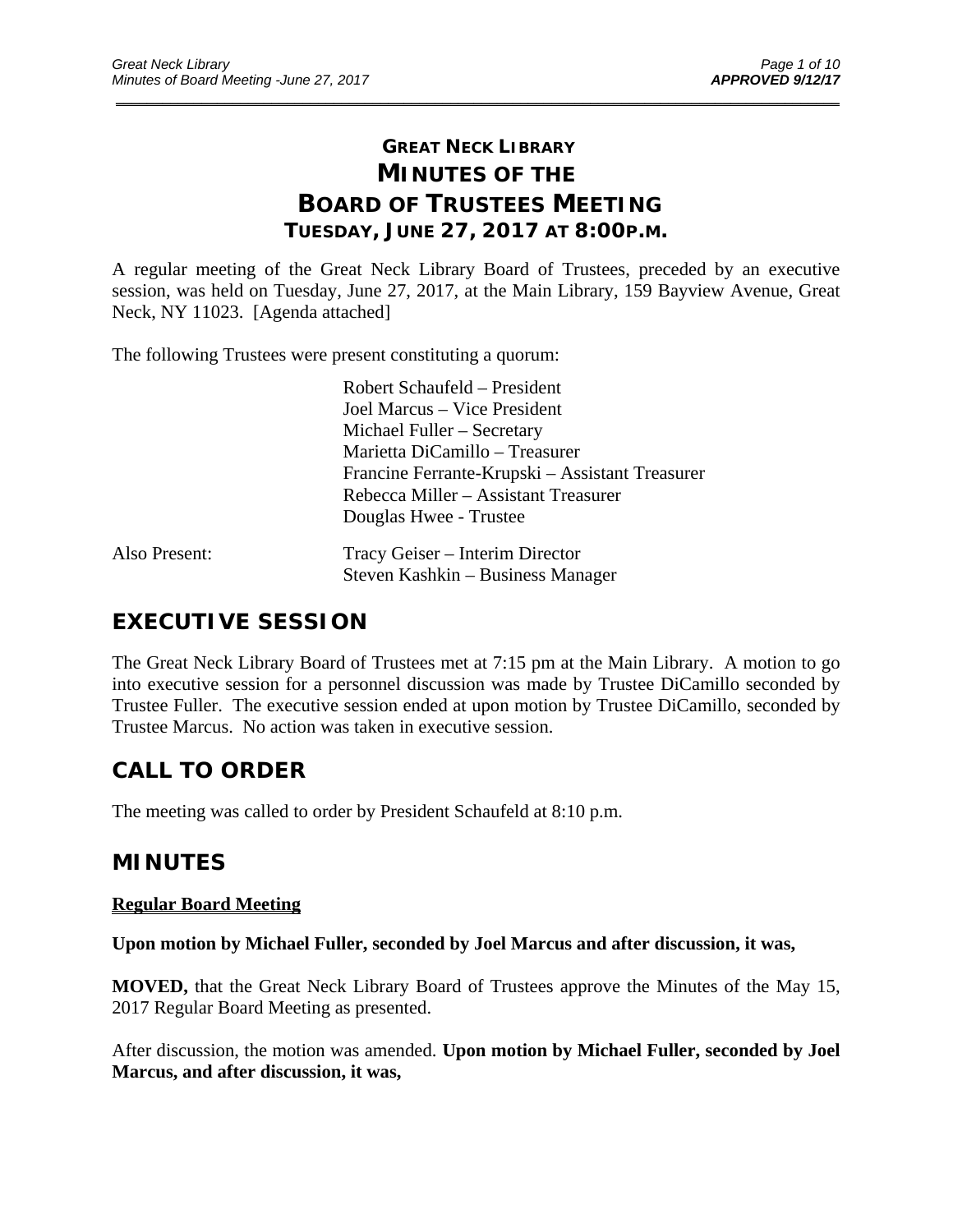**RESOLVED,** that the Great Neck Library Board of Trustees approve the newly amended Minutes of the May 15, 2017 Regular Board Meeting as presented with the new amendments.

**VOTE:** Yes – 7 (Schaufeld, Marcus, Fuller, DiCamillo, Ferrante-Krupski, Miller, Hwee) *MOTION CARRIED UNANIMOUSLY* 

### **Special Board Meeting**

**Upon motion by Michael Fuller, seconded by Marietta DiCamillo and after discussion, it was,** 

**RESOLVED,** that the Great Neck Library Board of Trustees approve the Minutes of the June 12, 2017 Special Board Meeting as presented.

**VOTE:** Yes – 7 (Schaufeld, Marcus, Fuller, DiCamillo, Ferrante-Krupski, Miller, Hwee) *MOTION CARRIED UNANIMOUSLY* 

### **TREASURER'S REPORT**

**Upon motion by Marietta DiCamillo, seconded by Francine Ferrante-Krupski and after discussion, it was,** 

**RESOLVED,** that the Great Neck Library Board of Trustees accept the following financial reports which have been reviewed by the Finance Committee:

- May 31, 2017, Treasurer's Report;
- Warrant dated June 12, 2017 through June 16, 2017, which has been reviewed by the Treasurer, the sums set against their respective names, amounting in the aggregate to \$216,588.24.
- Payroll Warrants for pay dates May  $11<sup>th</sup>$  and May  $25<sup>th</sup>$ , 2017, which have been reviewed by the Treasurer, (in the amounts of \$154,834.33 and \$148,075.10, respectively,) for a total of \$302,909.43.

**VOTE:** Yes – 7 (Schaufeld, Marcus, Fuller, DiCamillo, Ferrante-Krupski, Miller, Hwee) *MOTION CARRIED UNANIMOUSLY* 

### **PAYROLL CHANGES**

### **Upon motion by Marietta DiCamillo, seconded by Michael Fuller, and after discussion, it was,**

**RESOLVED,** that the Great Neck Library Board of Trustees accept the Payroll Changes report of May 1, 2017 through May 31, 2017, which have been reviewed by the Finance Committee.

**VOTE:** Yes – 7 (Schaufeld, Marcus, Fuller, DiCamillo, Ferrante-Krupski, Miller, Hwee) *MOTION CARRIED UNANIMOUSLY*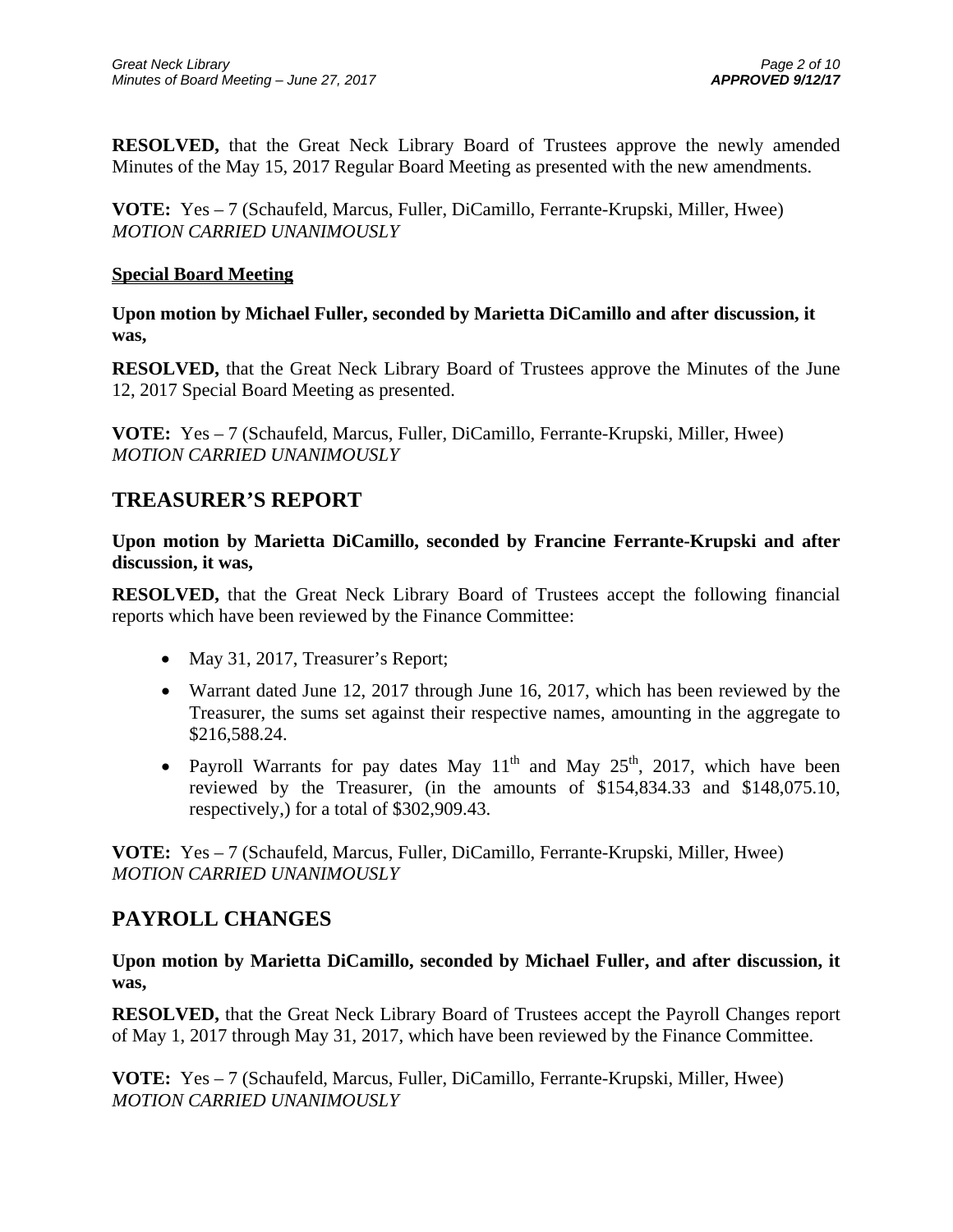# **REPORTS**

### **Branch Committee**

Trustee Fuller reported that the June  $6<sup>th</sup>$  meeting was canceled due to lack of a quorum. The next meeting is scheduled for June  $28<sup>th</sup>$  at the Parkville Branch. We will be discussing Parkville, Station and Lakeville changes among other things. All are welcome.

### **Main Building Committee**

President Schaufeld reported that the next meeting is scheduled for June  $29<sup>th</sup>$ . The Community Room AV has been completed. Levels audio has also been completed along with streaming and recording in both Levels and the Community room. The new drop box has been installed at the Main Library. The curb cuts on the ramp for handicap accessibility have also been completed.

### **Policy Committee**

Vice President Marcus reported that the Committee will meet on July 13<sup>th</sup>.

### **Programming Committee**

Trustee Ferrante-Krupski stated that Adam Hinz and Donna Litke have done a good job. The Community is coming together. The next meeting, which is currently scheduled for July  $6<sup>th</sup>$ , will be pushed back to the end of July**.** 

### **Fundraising Committee**

Trustee Ferrante-Krupski noted that prior meetings were cancelled due to lack of quorum. The next meeting is currently scheduled for July  $5<sup>th</sup>$  at the Main Library but will be moved to July  $6<sup>th</sup>$ .

### **Long Range Planning Committee**

Vice President Marcus noted that the next meeting is scheduled for July  $18<sup>th</sup>$ . This will be the committee's first meeting in five (5) years. Packets for this meeting have been sent out.

### **Grants**

Interim Director Geiser informed the Board that Adam Hinz has submitted a grant for a Stem Lab. He has also submitted for a technology grant for laptops to use in Levels. The grant paperwork is due August  $14<sup>th</sup>$ , but results will not be heard until November.

Trustee Hwee asked about the laptops we currently have. Trustee DiCamillo stated that those laptops, although new, are too old and cannot be used.

### **Staff Reports**

Trustee Marcus noted that staff go to conferences and wanted to know if there is reporting on these conferences. Interim Director Geiser stated that those staff members do write ups after attending the conferences and the ideas that are generated are being looked into.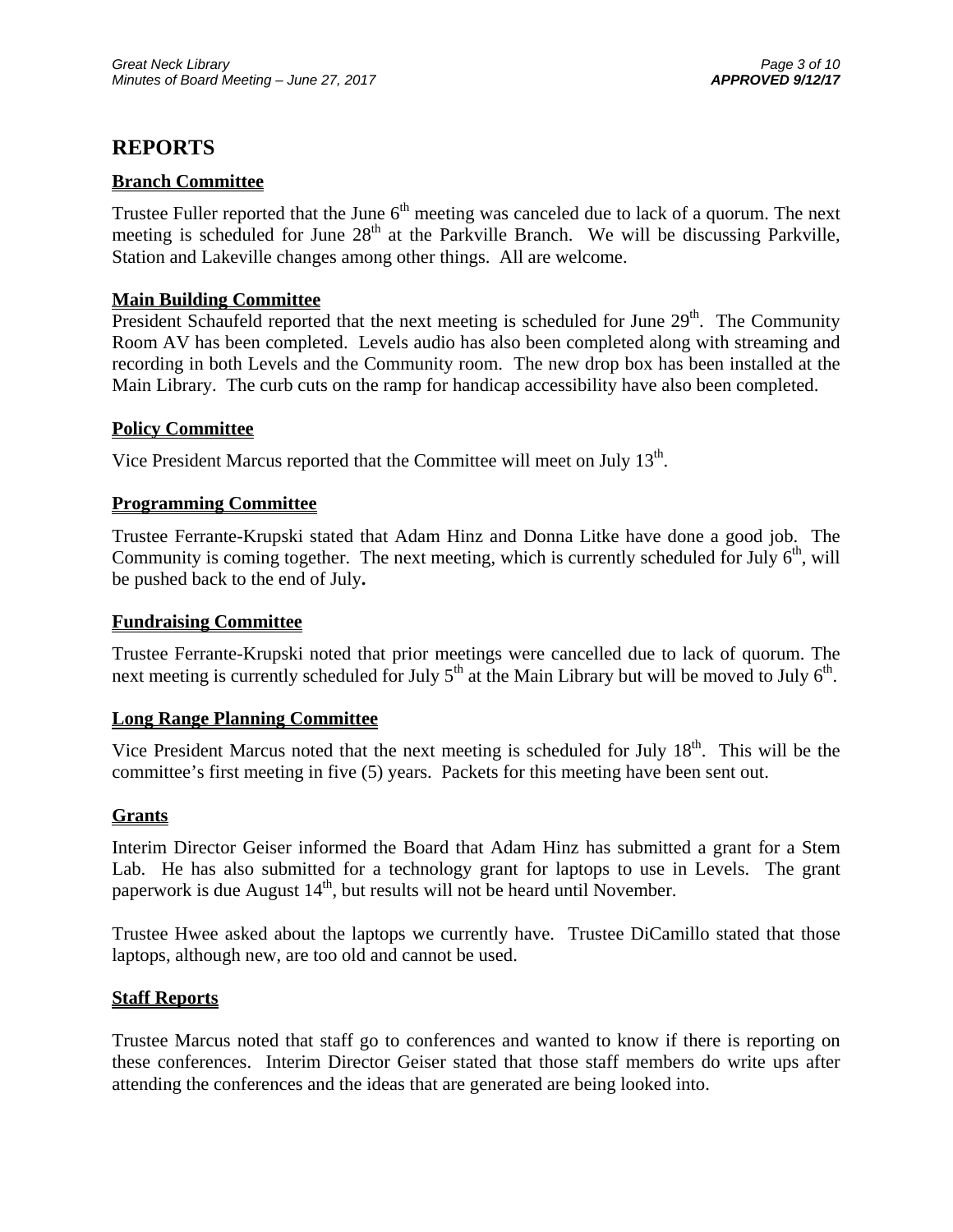Trustee Hwee noted that in the Circulation Statistics, interloan requests are not separated for what we request versus what is requested from us. Nick Camastro informed the Board that this information is still available. President Schaufeld requested this information be included in the Board packet going forward. Trustee DiCamillo feels that the stats are not useful as they logically don't make sense. Trustee Hwee stated that there is a big discrepancy in that we are a big user, but not a big loaner.

Discussion occurred on the Book and Document Scanning figures for each branch and it was noted that Parkville numbers were very high last month. It was questions whether we have a policy regarding scanning usage and Trustee Marcus stated he will look into this at the Policy Meeting.

Trustee Ferrante-Krupski questioned the TED talks costs and attendance as only 6 patrons attended. Interim Director Geiser noted that no future talks are planned. Trustee DiCamillo requested that these Stats be distributed to the Programming Committee monthly.

Trustee DiCamillo asked about the high cost of the Wednesday movies shown at the Main Library. Interim Director Geiser stated that costs for award winning movies have increased.

A question regarding the selling of books at the Parkville branch came up. Interim Director Geiser noted that that branch had a stock of books that were donated to the library and were not library books. Trustee DiCamillo noted that we are permitted to sell books that are donated if the library does not want them. If these are library books, the sales need to stop. Interim Director Geiser will discuss with Parkville Branch head, Justin Crossfox.

Questions about the number of books being discarded as "broken" arose and Trustee DiCamillo requested an analysis of these books to be done.

*Patron Comments: M. Wohlgemuth, N. Penner* 

### **Interim Director's Report**

Interim Director Tracy Geiser reported that additional shelving for Media and Children's is expected tomorrow and that a Museum Pass Reservation System is being arranged. Once this reservation system is in place a policy will be drafted for Board review.

Text of the Interim Director's written report dated May 15, 2017 below:

#### ADMINISTRATION:

- The Library Budget Vote was on Tuesday, May  $16<sup>th</sup>$  from 7:00-10:00pm. The Great Neck Library budget passed 5,894 to 2,363. Thank you to the staff and community!
- I will be attending the Long Island Resource Council's Annual Membership meeting at the Farmingdale Public Library on Tuesday, June 20<sup>th</sup>. Our own Board Trustee, Rebecca Miller, is the Keynote Speaker for the event. She will be speaking about fostering library leaders.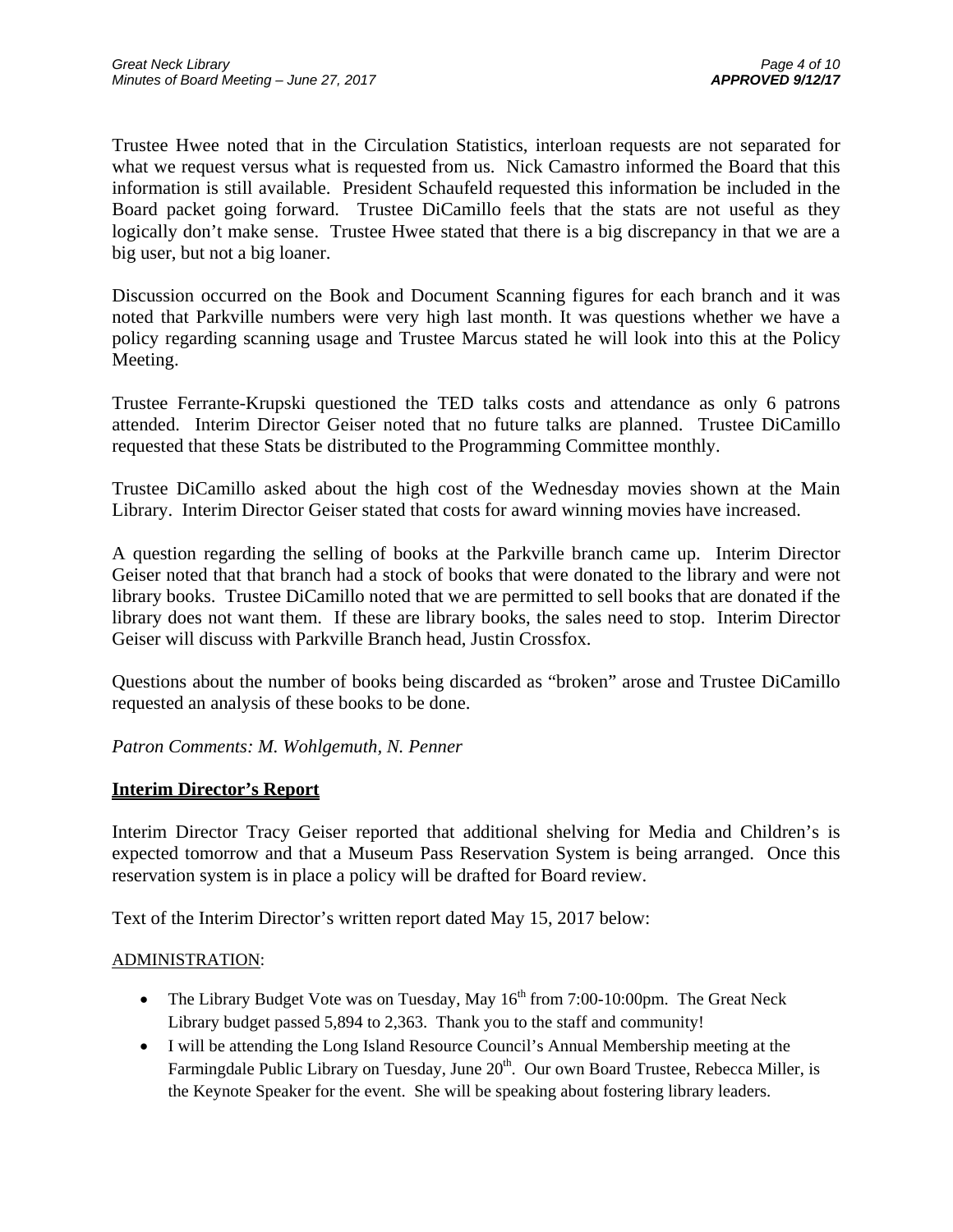### MAIN:

- There are a few punch list items that are still not 100% complete. Representatives from VRD, Calgi and KG&D are working on the malfunctioning HVAC unit located above the Reference office. This item is currently under investigation. VRD will also be in to correct the two water leaks in the vestibule and at the Circulation desk.
- On Sunday, May 21, Jonathan Aubrey, Adam Hinz, Gabby Volano and Erica Hill represented the library at the Great Neck Street Fair. They handed out recycled bags with pens and library information as well as drawing and button making for the children. We had a great turn out!
- Three new museum passes have been ordered for the library Vanderbilt Museum, Cold Spring Harbor Fish Hatchery and the Cradle of Aviation. Cindy Simetti and Donna Litke have created a museum pass brochure for patron information. I am working with Wanda Lei on having our museum passes entered in to a reservation system. This will allow patrons to reserve passes a month in advance. Once the program is ready we will train all staff as well as work on publicity material. Eventkeeper has all of our information and is working on getting it in to their system.
- Donna Litke has been working with the community on displays for the gallery area. The past two amazing displays were from the high school's teen artists.
- The book drop for the Main location has been delivered and is now stationed at the end of the ramp near Bayview. The drop is closed during library hours but is available when the library is closed.
- There are now two benches at the front of the Main building as well as patio furniture on the balcony in the Reading area for patrons to enjoy.
- New furniture for the Local History Room including cabinets and three brand new display cases has been ordered.
- The extra shelving for the Children's room and Media area will be shipped in the middle of June.
- I have spoken with Don Jannazzo from Bibliotheca, our RFID company. The security tagging of the collections begun relatively smoothly on Wednesday, May  $7<sup>th</sup>$  at the Main building. When they are near to completion at Main they will move on to the branches.
- On Wednesday, June 21, the corners of the Children's desks will be rounded and smoothed out for safety concerns for the little ones.
- I recently began working with Steve Kashkin and Greg Marett from Bayview Landscaping on putting together an RFP for a General Contractor for our landscaping project.
- Profound Technologies has completed the synchronization of the blinds and the projector in the Community Room. They were also able to fix the size of the screen so that the subtitles can be seen from those patrons at the rear of the room.

### BRANCHES:

A community engagement forum will take place at Parkville on June  $6<sup>th</sup>$ . We are looking forward to discussing new ideas for the Parkville branch with our community.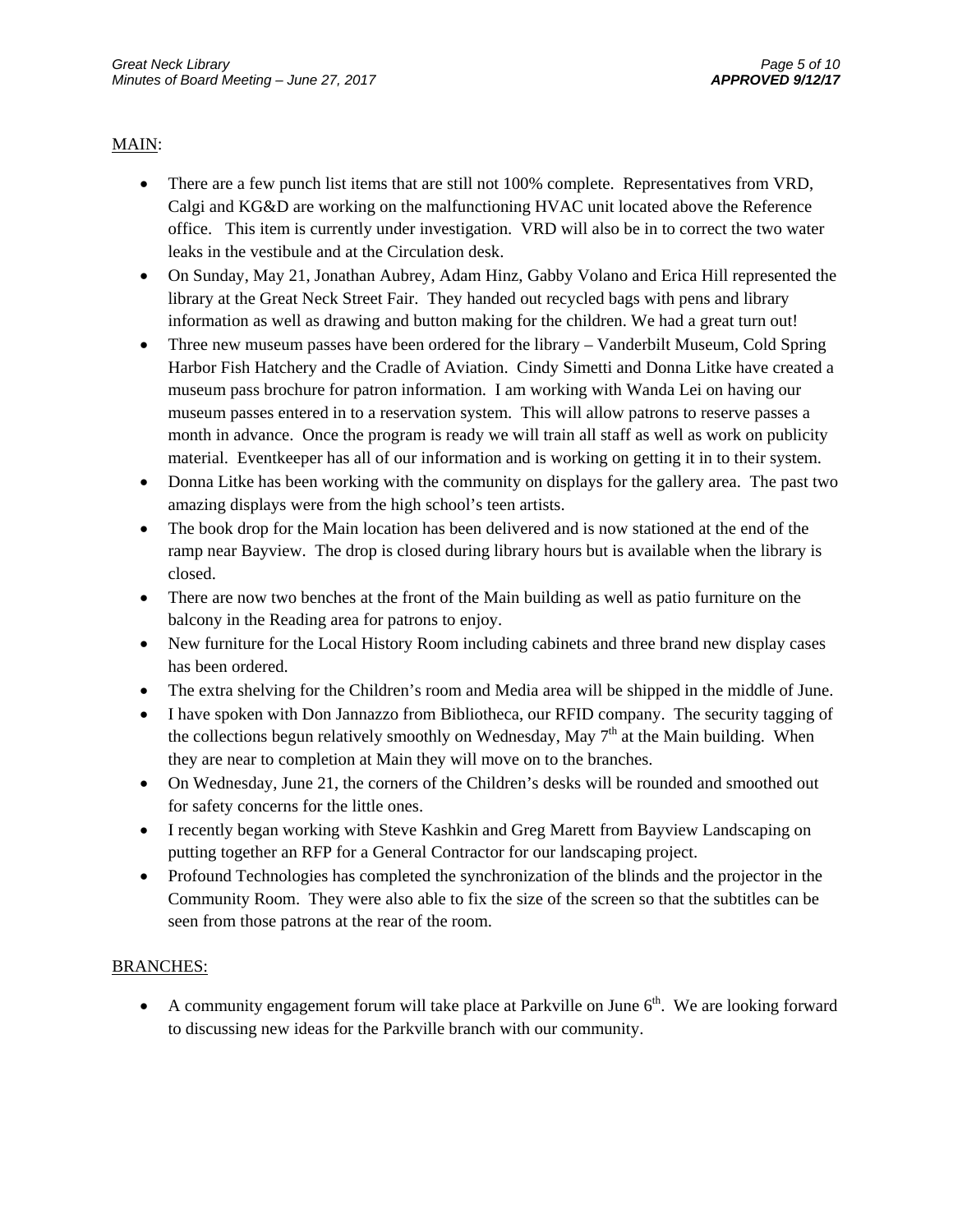# **OLD BUSINESS**

## **(a) Untable Acceptance of NYS Great Neck Library Annual Report**

**Upon Motion by Joel Marcus, seconded by Francine Ferrante-Krupski, and after discussion, it was,** 

**RESOLVED,** that the Great Neck Library Board of Trustees take from the table the motion relating to the New York State Great Neck Library 2016 Annual report for public and association libraries as presented.

**VOTE:** Yes – 7 (Schaufeld, Marcus, Fuller, DiCamillo, Ferrante-Krupski, Miller, Hwee) *MOTION CARRIED UNANIMOUSLY* 

## **(b) Acceptance of NYS Great Neck Library Annual Report**

**Upon Motion by Joel Marcus, second by Rebecca Miller, and after discussion, it was,** 

**RESOLVED,** that the Great Neck Library Board of Trustees accept the New York State Great Neck Library 2016 Annual report for public and association libraries as presented.

**VOTE:** Yes – 7 (Schaufeld, Marcus, Fuller, DiCamillo, Ferrante-Krupski, Miller, Hwee) *MOTION CARRIED UNANIMOUSLY* 

*Board Comments: Trustee Miller asked Business Manager Steven Kashkin if it was correct to have the current Board Members on the report. It was confirmed that it is correct.* 

## **(c) Policy Changes**

Policy Manual Changes

- a. Revise Section 800-40/Displays Second Read
- b. Revise Section 700-60/DVD Circulation Policy and Regulations Second Read
- c. Revise Section 700-45/Overdue Notices, Fines- Second Read
- d. Revise Section 700-20/Borrowing Privileges Second Read
- e. Revise Section 500-60/Access to Records Second Read
- f. Revise Section 400-30/Record Retention Policy Second Read
- g. New Section 400-35/Patron Record Retention Second Read
- h. New Section 600-16/Book Sale Policy Second Read
- i. Revise Section 1400-40/Closing Second Read
- j. Revise Section 1300-60/Other Government Agencies Second Read
- k. Revise Section 500-30/Rules & Regulations for Use of the Library Second Read
- l. Revised Section 300-40/Organization Chart Second Read

*Board Comment: (l) Organization Chart requires corrections.*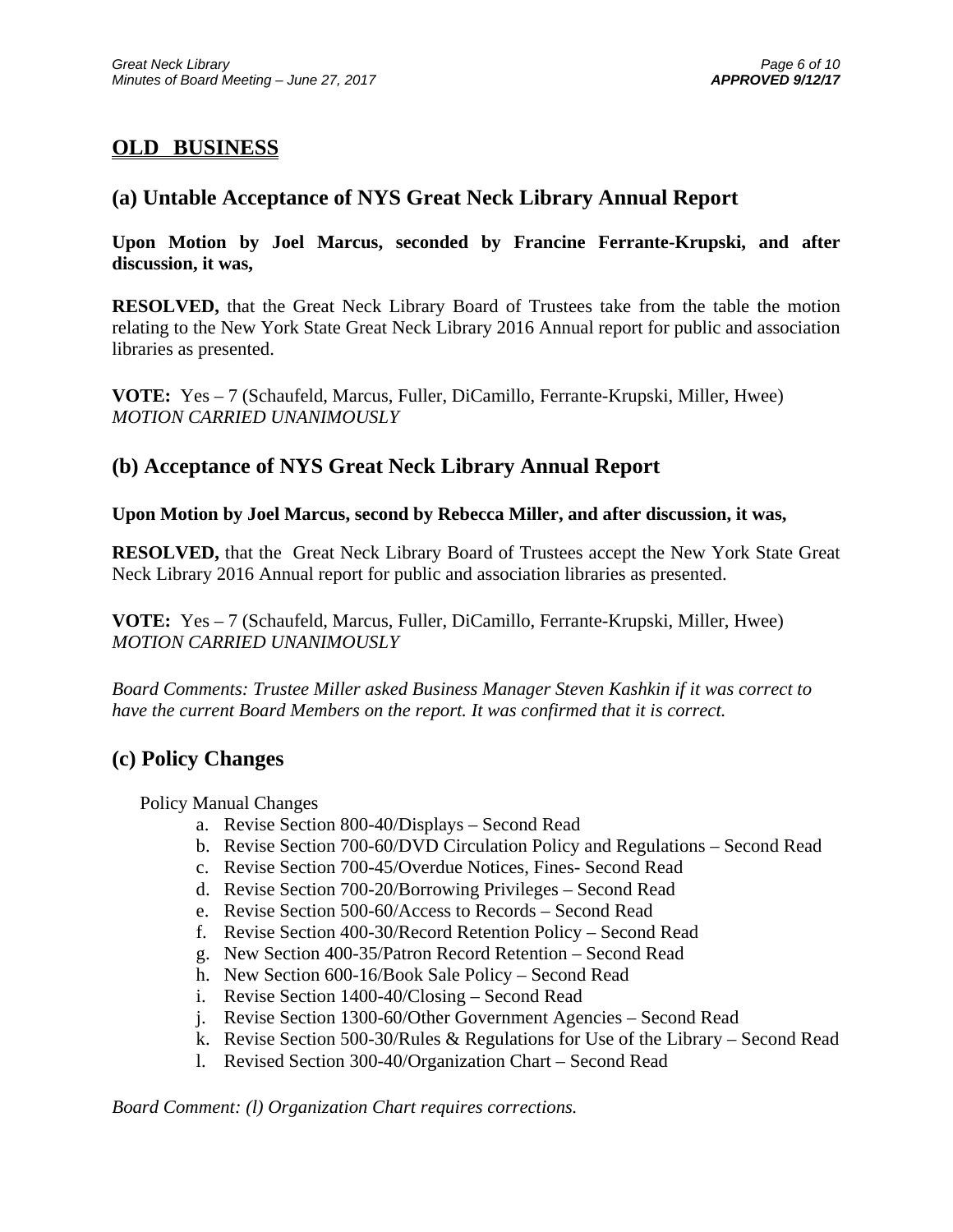## **NEW BUSINESS (a) 2017 Year End Budget Transfers**

### **Upon Motion by Francine Ferrante-Krupski, second by Marietta DiCamillo, and after discussion, it was,**

**RESOLVED**, that the Great Neck Library Board of Trustees authorize the year-end line-item changes to the 2017 Operating Budget as detailed in the 2017 Budge Transfer Worksheet, a copy of which is to be appended to the minutes of the meeting, as well as to the copies of the 2017 Budget maintained on file for the Public at all branches.

**VOTE:** Yes – 7 (Schaufeld, Marcus, Fuller, DiCamillo, Ferrante-Krupski, Miller, Hwee) *MOTION CARRIED UNANIMOUSLY* 

*Board Comment: Trustee DiCamillo stated for the record that the reserve has been exhausted and overspent by \$84,000.for part timers.* 

*Patron Comment: N. Penner, N. Camastro* 

## **(b) 2017 Engagement Letter for Auditor**

**Upon Motion by Francine Ferrante-Krupski, second by Marietta DiCamillo, and after discussion, it was,** 

**RESOLVED**, that the Great Neck Library Board of Trustees authorize the President to execute the letter of engagement with R.S. Abrams & Co., LLP, as dated May 31, 2017, for the performance of an audit of the Library's financial statements, as well as preparation of the Library's Federal Form 990, for the fiscal year ended June 30, 2017 at a cost not to exceed \$14,600 to be charged to the Audit Fees line of the operating budget.

**VOTE:** Yes – 7 (Schaufeld, Marcus, Fuller, DiCamillo, Ferrante-Krupski, Miller, Hwee) *MOTION CARRIED UNANIMOUSLY* 

*Board Comment: Trustee DiCamillo noted that the contract with R.S. Abrams & Co., LLP's contract with the Library will end after next year's audit.* 

## **(c) Amend Prior Resolution for Redundant Phone lines**

### **Upon Motion by Rebecca Miller, second by Michael Fuller, and after discussion, it was,**

**RESOLVED**, that the Great Neck Library Board of Trustees amend the prior resolution of March 21, 2017 for redundant phone lines for Parkville, Lakeville and Station Branches to be installed by Verizon in the amount of \$566.64 per year; since service is already being provided by Cablevision to those locations and Verizon is the only other available telecom carrier, such funds to be charged to the Telephone Expense Line, pending contract review by legal.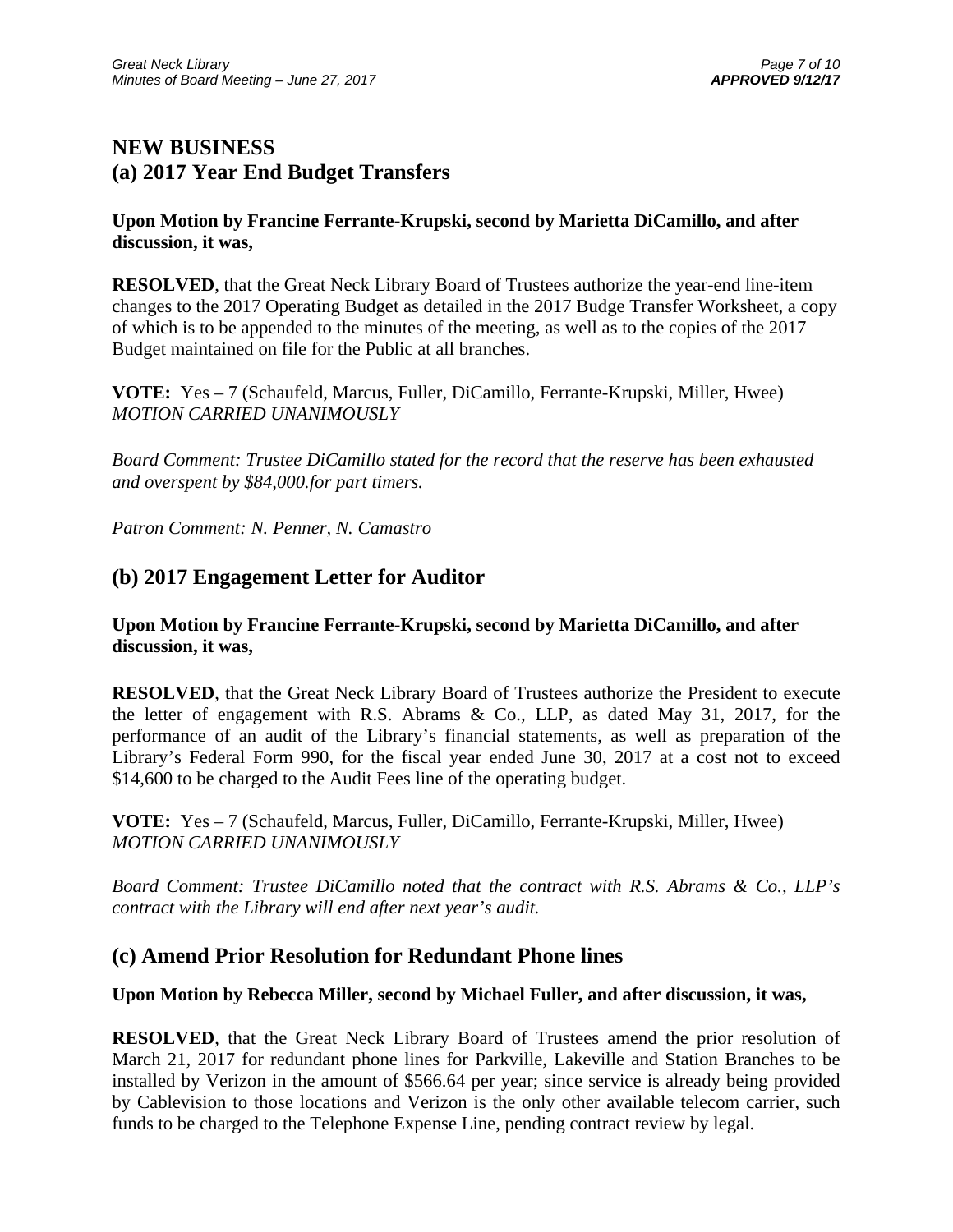**VOTE:** Yes – 7 (Schaufeld, Marcus, Fuller, DiCamillo, Ferrante-Krupski, Miller, Hwee) *MOTION CARRIED UNANIMOUSLY* 

*Board Comment: Trustee Hwee questioned the change in service provider. President Schaufeld stated while the work was approved, it was never was done anda better deal with Verizon was secured.* 

### **(d) Construction Change Order**

### **Upon Motion by Douglas Hwee, second by Marietta DiCamillo, and after discussion, it was,**

**RESOLVED**, that the Great Neck Library Board of Trustees approve Change Order Request VRD # 115 for additional fire alarm detectors, mandated by the Fire Marshall, in the amount of \$7,279.54; such funds to be taken from the Main Building and Special Services fund.

**VOTE:** Yes – 7 (Schaufeld, Marcus, Fuller, DiCamillo, Ferrante-Krupski, Miller, Hwee) *MOTION CARRIED UNANIMOUSLY* 

*Patron Comment: M. Wohlgemuth, C. Wohlgemuth* 

### **(e) Central Alarm and Monitoring Installation**

### **Upon Motion by Douglas Hwee, second by Marietta DiCamillo, and after discussion, it was,**

**RESOLVED**, that the Great Neck Library Board of Trustees approve the purchase from A+ of a Central Alarm and Monitoring Installation in the amount of \$5,095.00; such funds to be taken from the Main Building and Special Services fund.

**VOTE:** Yes – 7 (Schaufeld, Marcus, Fuller, DiCamillo, Ferrante-Krupski, Miller, Hwee) *MOTION CARRIED UNANIMOUSLY* 

### **(f) Central Alarm and Monitoring Maintenance Fees**

**Upon Motion by Rebecca Miller, second by Marietta DiCamillo, and after discussion, it was,** 

**RESOLVED**, that the Great Neck Library Board of Trustees approve the maintenance of the Central Alarm and Monitoring Installation from A+ in the amount of \$600.00 per month; such funds to be taken from the Main Building and Special Services fund.

**VOTE:** Yes – 7 (Schaufeld, Marcus, Fuller, DiCamillo, Ferrante-Krupski, Miller, Hwee) *MOTION CARRIED UNANIMOUSLY* 

## **(g) Installation of an Additional Feed Tank**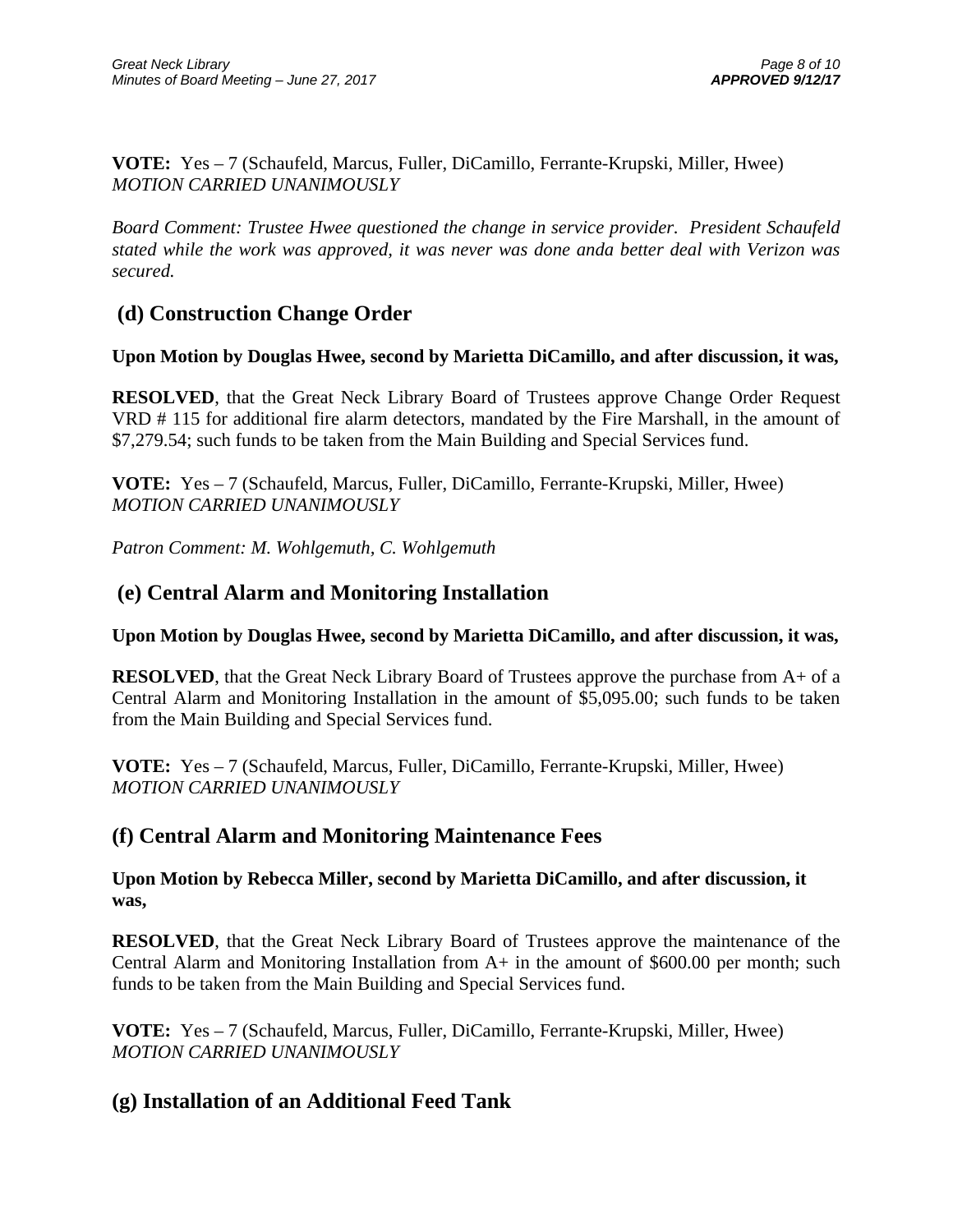### **Upon Motion by Michael Fuller, second by Joel Marcus, and after discussion, it was,**

**RESOLVED**, that the Board of Trustees of the Great Neck Library approve an additional feed tank from the Metro Group in the amount of \$2,500.00 for the Main Building; such funds to be taken from the Repairs and Maintenance Budget expense line.

**VOTE:** Yes – 7 (Schaufeld, Marcus, Fuller, DiCamillo, Ferrante-Krupski, Miller, Hwee) *MOTION CARRIED UNANIMOUSLY* 

### **(h) New Fund Account – Budget Transfer – Bond Retirement**

### **Upon Motion by Marietta DiCamillo, second by Michael Fuller, and after discussion, it was,**

**RESOLVED**, that it is the intention of the Board of Trustees to reduce the bond debt which will result in considerable tax savings for the taxpayers of the Great Neck Library District. Further, the establishment of this new fund will serve as the vehicle to do so; hence, that the Board of Trustees of the Great Neck Library approve the creation of a new fund account named the "GNL: Bond Retirement Fund" and transfer \$250,000 from fiscal year ending June 30, 2017.

**VOTE:** Yes – 7 (Schaufeld, Marcus, Fuller, DiCamillo, Ferrante-Krupski, Miller, Hwee) *MOTION CARRIED UNANIMOUSLY* 

*Patron Comment: N. Penner, M. Wohlgemuth* 

### **CORRESPONDENCE**

R. Miroe Letter – Patron not present A. Sviedrys Letters – Patron not present W. McGuire Letter – Patron not present

### **OPEN TIME**

Joel Marcus – Levels Programs Naomi Penner – Staffing/Patron Letters Marianna Wohlgemuth – Live Streaming of Board Meetings Nick Camastro – Landscaping plans and scheduling Douglas Hwee – Website Hosting

### **DATE OF NEXT MEETING**

July 25 – Special meeting at Station

### **ADJOURNMENT**